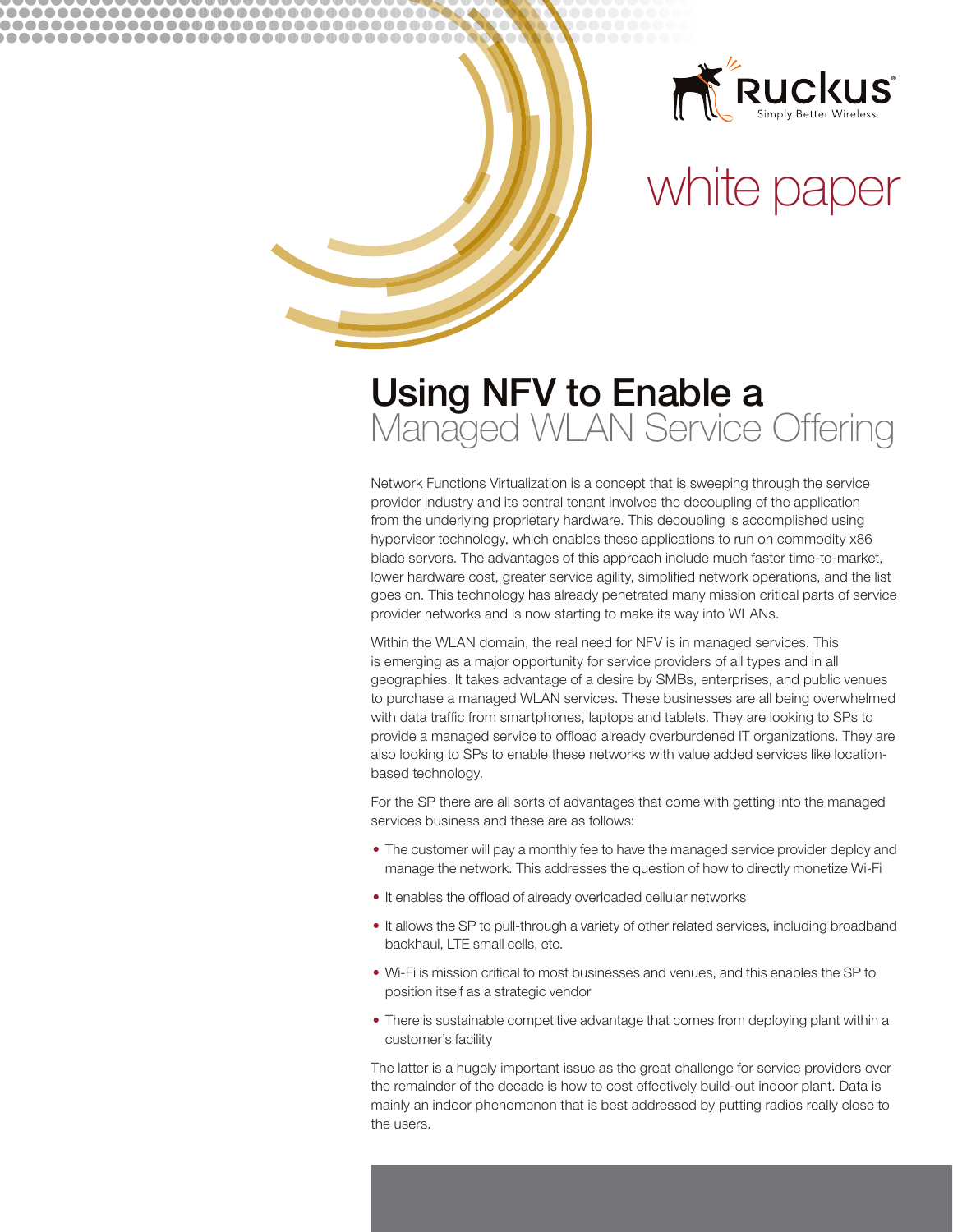\_\_\_\_\_\_\_\_\_\_\_\_\_\_\_\_\_\_\_\_\_\_\_\_\_\_\_\_\_\_\_\_

................................... ....................................



Indoor network build-outs bring with them a whole host of issues, many of which can be addressed with WLAN technology. Easily the greatest challenge with indoor footprint is site acquisition. Service providers will need permission from the venue owner to deploy infrastructure in their facility. This permission is more likely to be forthcoming if the operator focuses on mission critical services for the venue. Wi-Fi is just such a service, and many venues are looking to operators for a managed service.

FIGURE 1: Data Generated by Venue Type

#### **Carrier Wi-Fi Deployment Illustration: 93 US Markets**

% of total public-use capacity contracted by venue class



One of the challenges with the managed

WLAN services is that the SP must move quickly as venues only need one network. In fact most will not allow a second WLAN network. This has created a land grab at the most desirable venues, and when a venue is lost it is often difficult to recover. Another challenge with managed WLAN services is in deciding on which vertical markets to pursue. There are many options here with hospitality usually being at the top of the list. Hospitality has long been a favorite market because most people choose a hotel based largely on the quality of the Wi-Fi network. This causes the venue to put a premium on that part of the business, which means they will pay for a high-quality managed service. In some cases hotels offer Wi-Fi for "free" to guests and in other case they charge, but either way, they need a high quality offering. Other very compelling vertical markets include small and medium business, education, transportation, health care, and convention centers. The business models will vary depending on the venue type (or vertical market).

#### **The Indoor Ecosystem**

As service providers begin to look indoors, it is important to look at the indoor ecosystem, which consists of the venue, the user, and the operator. The needs of all three must be considered when plotting an indoor strategy.

#### **Needs of the Venue**

Any indoor deployment will require the support of the venue (or enterprise). Venues view Wi-Fi as mission critical as it plays a major role in attracting people to their facility. They are also interested in managed WLAN services to offload overburdened IT organizations. Their requirements include:

- A neutral host solution like Wi-Fi or DAS (distributed antenna system) that can support the needs of everyone who enters the venue and not just the subscribers of a specific operator
- Support for all device types (laptops, tablets, smartphones, digital cameras, etc.).
- High-capacity density for optimal user experience, along with public and private SSIDs.

#### **Needs of the End User**

- The Facebook Generation needs to be connected to the Internet at all times, and everyone else most of the time.
- Ideally connected by the least expensive (usually free) and highest speed Internet access possible.
- Business class users are less cost sensitive
- Most people expect Internet access to be an amenity at a major venue.

#### **Needs of the Service Provider**

- Must accelerate the build-out of indoor footprint, which may involve a very significant investment
- Challenges including site acquisition, equipment cost, deployment cost, network management, as well as dealing with a wide variety of business models for the different venue types (vertical markets).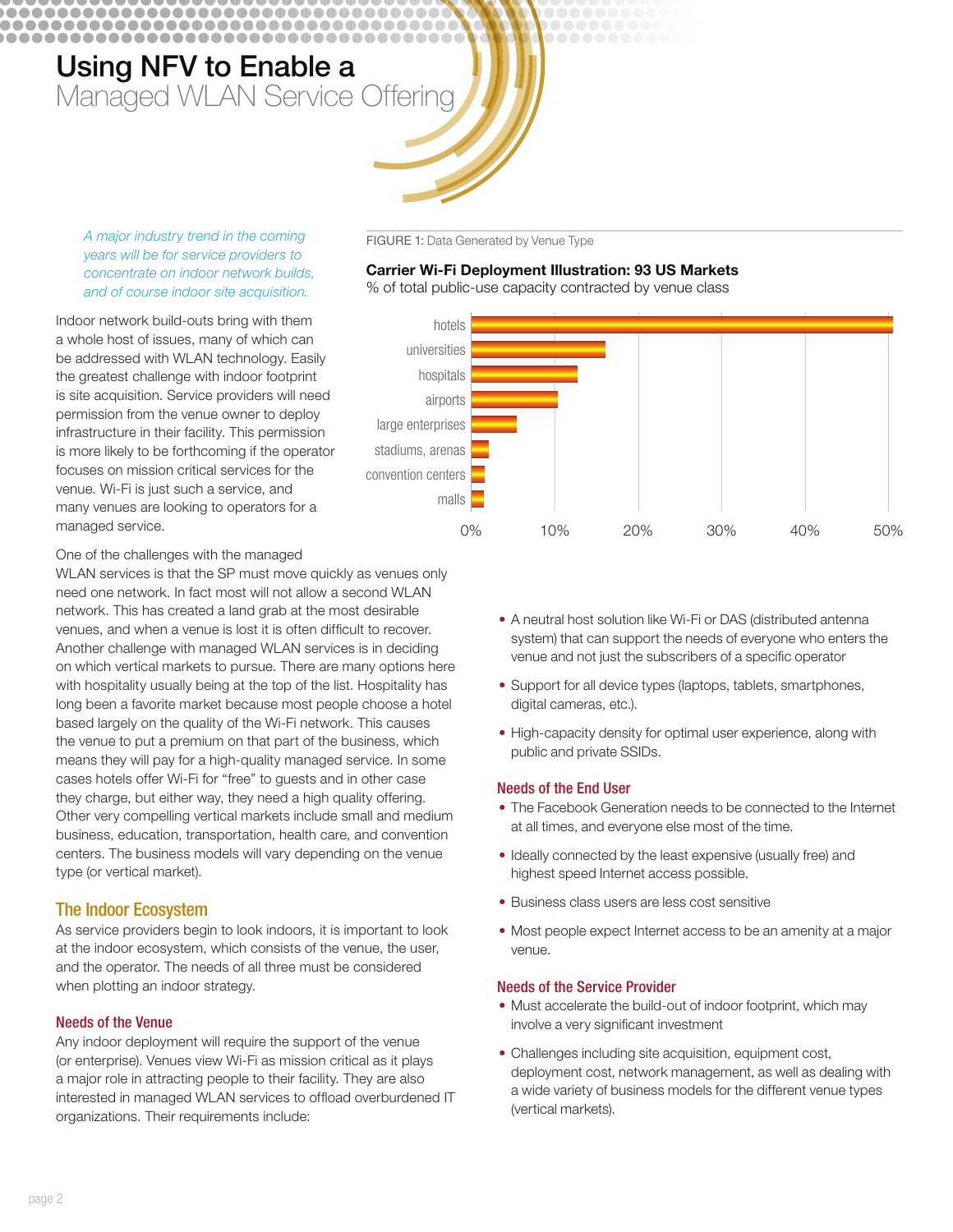................................... ....................................

\_\_\_\_\_\_\_\_\_\_\_\_\_\_\_\_\_\_\_\_\_\_\_\_\_\_\_\_\_\_\_\_

- Provide a high quality user experience, which means controlling interference and this applies regardless of the RF technology used. With Wi-Fi, great success can be achieved by deploying carrier class equipment and by having the venue limit the deployment of equipment in their facility that uses the unlicensed bands.
- A Wi-Fi deployment within a venue will pave the way for the WAN backhaul business along with LTE small cell equipment at a later date, as it mitigates the neutral host problem.

#### Indoor Wi-Fi Deployments Must Still be Carrier Class

A managed WLAN service will still require carrier class equipment. The following are just some of the capabilities that make an offering carrier-class:

Advanced RF technologies: This includes support for adaptive antenna technologies, polarization diversity, automatic channel selection, airtime fairness, QoS, and much more. Of these different capabilities, adaptive antennas will have the greatest impact on the user experience in high-capacity density venues. It is important to note that adaptive antenna technology is very different from transmit beamforming (TxB). For more see Ruckus Blog on adaptive antenna technology.

Faster wireless for gigabit speeds: This is now possible with 802.11ac, which enables connectivity at speeds above 1 Gbps by using channel bonding, advanced modulation techniques, and MIMO antennas. 802.11ac only operates in the unlicensed 5GHz band.

Seamless and secure roaming (Hotspot 2.0): This enables the user to roam automatically on "visited" Wi-Fi networks that could be across the street, across town, or on the other side of the world. The stage is now set for huge roaming consortiums to form with tens of thousands of partners (many of them venues) and millions of APs. This would enable near ubiquitous connectivity that is automatic and secure. HS2.0 also encrypts the airlink for maximum security.

Network selection policy (HS2.0 / ANDSF): This is a very popular topic with service providers as it involves the download of a policy to the device to help it select the right network when faced with multiple connectivity options. HS2.0 policy is appropriate when a non-SIM credential is being used, and ANDSF policy is appropriate when a SIM credential is being used. Policy is different from real-time load balancing, and is meant to be largely static and only changing when the users situation changes.

Seamless Wi-Fi to Wi-Fi handoff: This is being addressed with IEEE 802.11r and 802.11k. These protocols enable seamless handoff as the device moves about in a coverage area. Mobile devices must adopt these protocols to avoid the scenario where they stay attached to the AP that authenticated them, even as the user moves out of range.

Seamless Wi-Fi to Cellular handoff: This is being addressed in a number of ways including network-based approaches that involve 3GPP SaMOG technology or with client-based approaches like multi-link TCP. Most applications do not care if their point of attachment changes, but the ones that do are important (voice and video).

#### **Making an Indoor Deployment Work Financially**

Wi-Fi has the advantage of being the most cost effective way of adding network capacity regardless of who is doing the deployment. Wi-Fi excels when the objective is kbps per capex dollar spent. Macro cells will be the most cost effective option when looking at square meters covered per capex dollar spent. Small cell have the advantage of being reasonably cost effective for both coverage and capacity, and will be a key part of the equation.



**Source:** Joint Ruckus and MNOs Analysis

One common misconception about Wi-Fi is that because it operates in the unlicensed band that the quality of the service will suffer and this is not true, especially when operating indoors. Many indoor public venues have come to regard the unlicensed bands as a critical business asset that must be protected at all costs, especially in an industry like hospitality where people pick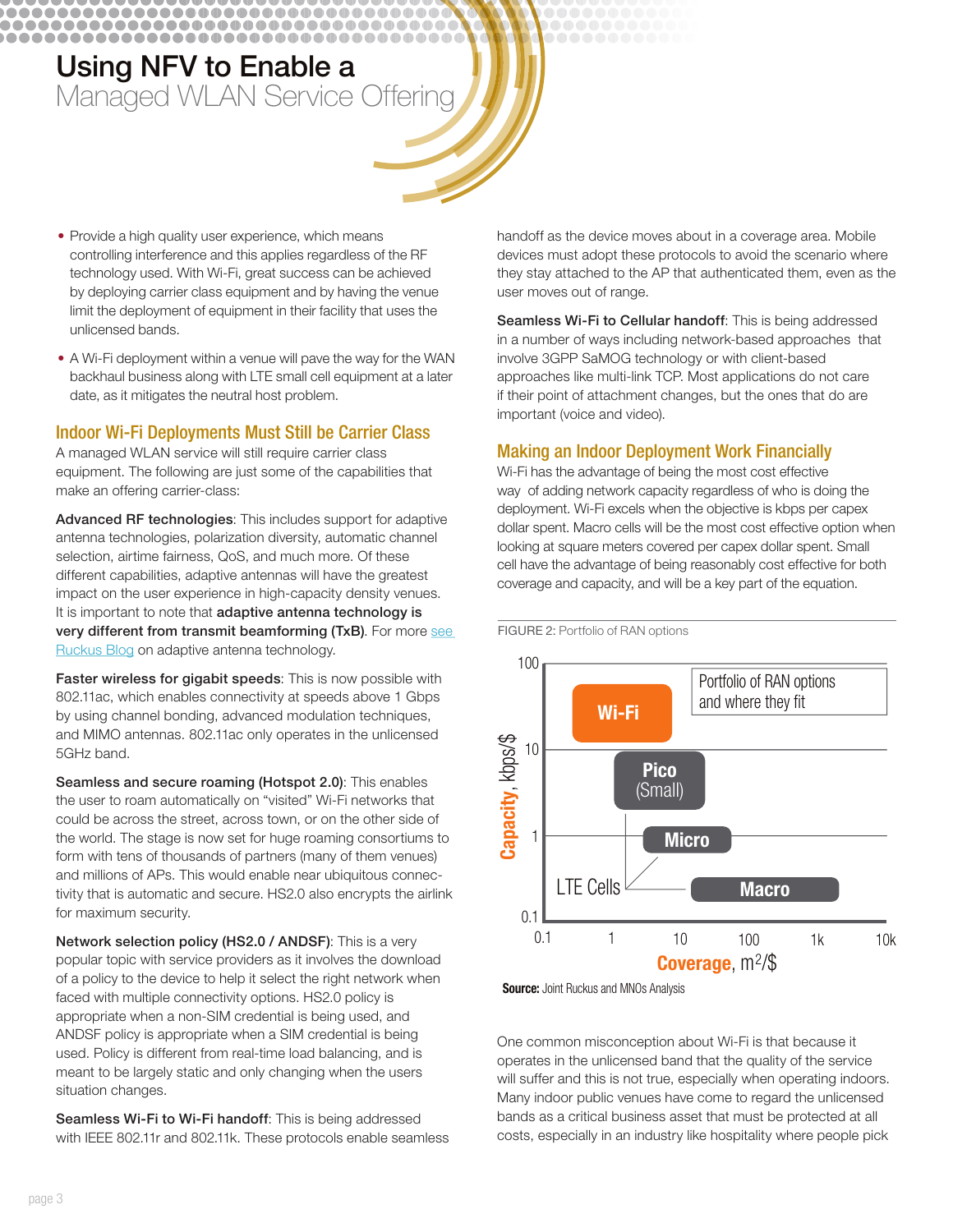.............................

................................... ....................................

> hotels based mainly on the quality of the Wi-Fi. In these and other venues the IT organization will watch over the unlicensed bands. They will take action to eliminate rogue access points and make sure that proper shielding is used with any other equipment that uses these bands.

These kinds of policies can greatly limit the effects of RF interference by limiting competing networks.

Bottom line: the venue often has a certain amount of control over the unlicensed bands by limiting what gets deployed in their building. Their control is not complete, as a user can turn their iPhone into a hotspot, but with the disappearance of unlimited data plans that is a very expensive option.

#### **Wi-Fi As A Service**

While anyone can deploy Wi-Fi, there is a strong desire on the part of many businesses and public venues to outsource this to a service provider. The key to enabling a profitable managed service offering is to bring all backend systems (WLAN control, management, authentication, and value added services) to a centralized data center and then moving it all into the cloud. Only Wi-Fi access points need to be deployed on the customer's premises, and that task can usually be turned over to a partners

The key enabling technology in cloud architectures is Network Functions Virtualization (NFV). The key tenant of which is to decouple applications from the underlying hardware so that they can run on commodity x86 blade servers. This approach offers a wide variety of advantages including:

- Very rapid time-to-market for new applications
- Ability to quickly turn-up service for new customers
- Utilization of commodity x86 blade servers instead of expensive proprietary hardware
- More efficient use of hardware through hypervisor technology
- Lower costs for power and cooling
- Greatly simplified network operations as new instance of a WLAN application can quickly be spun up on a virtual machine
- Ability to keep scaling by adding more x86 blade servers
- High application availability
- And much more

Network Functions Virtualization is key to a successful managed service offering as it plays a major role in driving down the cost of a deployment while at the same time accelerating the process of bringing up new customers. NFV and managed services are a perfect combination.

Figure 3 shows a framework for NFV where applications (with their OS) run on virtual machines created by a hypervisor that in-turn runs on the underlying x86 blade servers. This technology can be used to support a variety of processor intensive functions like WLAN control, location based service, and analytics and reporting.

#### FIGURE 3: Framework for NFV



The key to a successful managed service offering is that all backend systems must run in the SP's cloud in their data center, under their control, and subject to their SLAs.

#### **Value Added Services**

Alt is recommended that operators initially focus on those venues that need high-capacity density. The business models that work for the different venue types will tend to vary, but they all have a strong need for more capacity. Operator will need to target their business proposition and service set for the different venue types.

One of the most compelling value added services that an operator can provide is indoor location technology. This is a really significant opportunity for the operator that is best done with Wi-Fi technology. It works by having Wi-Fi APs triangulate on the probe requests coming from ANY Wi-Fi device that is turned on in the coverage area. The devices don't need to associate with